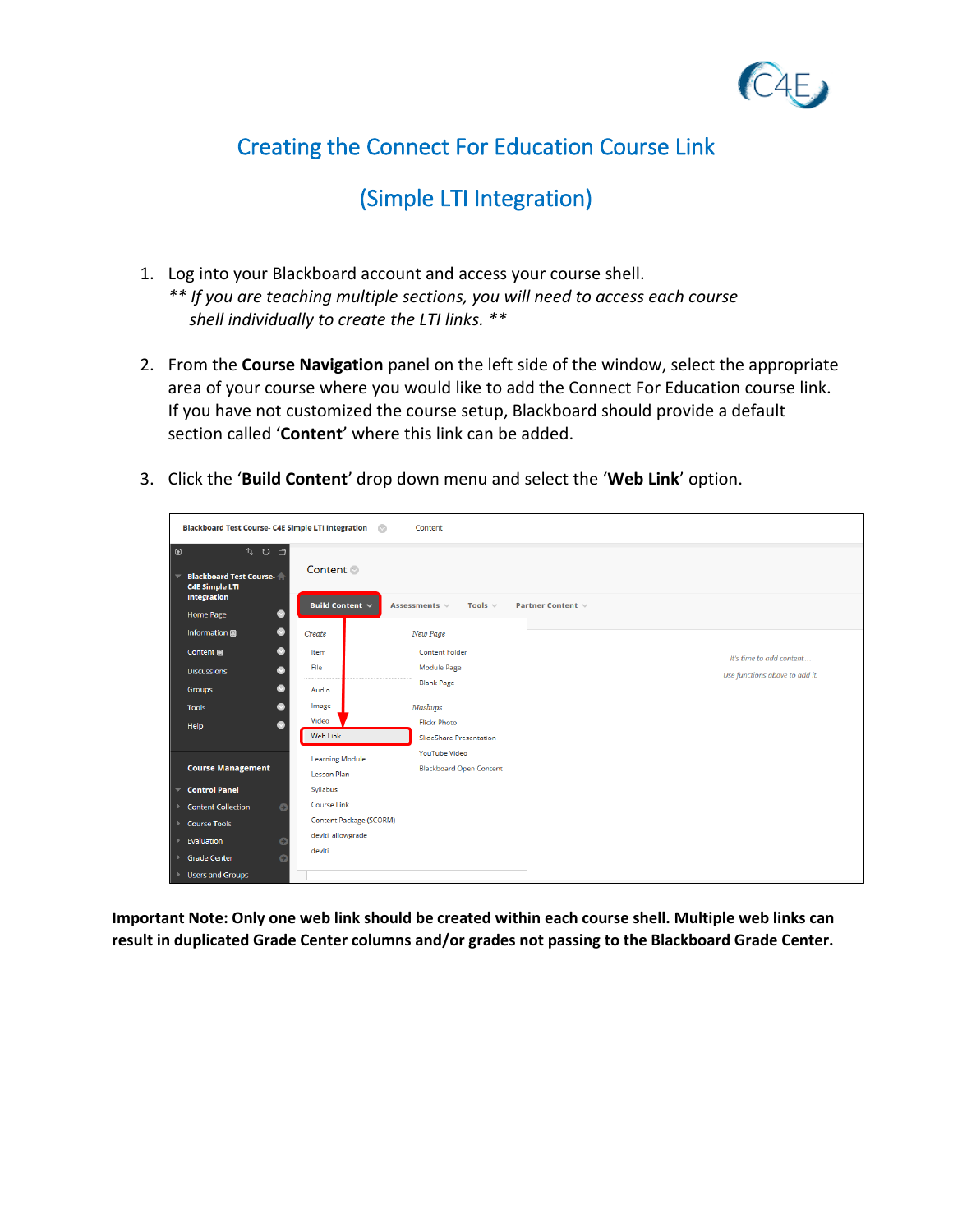

4. Complete the following fields on the '**Create Web Link**' screen:



- A. **Name**: Enter a name for the course link in the Name field. Often the name of the course text is used (*i.e. OnMusic Appreciation Content).*
- B. **URL**: Enter the 'URL' provided by C4E.
- C. **This link is to a Tool Provider**: Check to enable this setting. This will display additional fields required for the tool.

**Please Note**: If the 'This link is to a Tool Provider' option is not available, you will need your Blackboard Administration to turn on and lock the 'LTI' and 'LTI Link' Tool Availability in the Tools dashboard using the steps below (by default, these settings are typically turned off):

- Access System Admin>Tools and Utilities>Tools.
- Locate the 'LTI- Course Tool', 'LTI-Organization Tool' and 'LTI Link-Content Type' tools.
- In the '**Availability**' column for each of these tools, verify that each item is toggled to '**On**' and locked: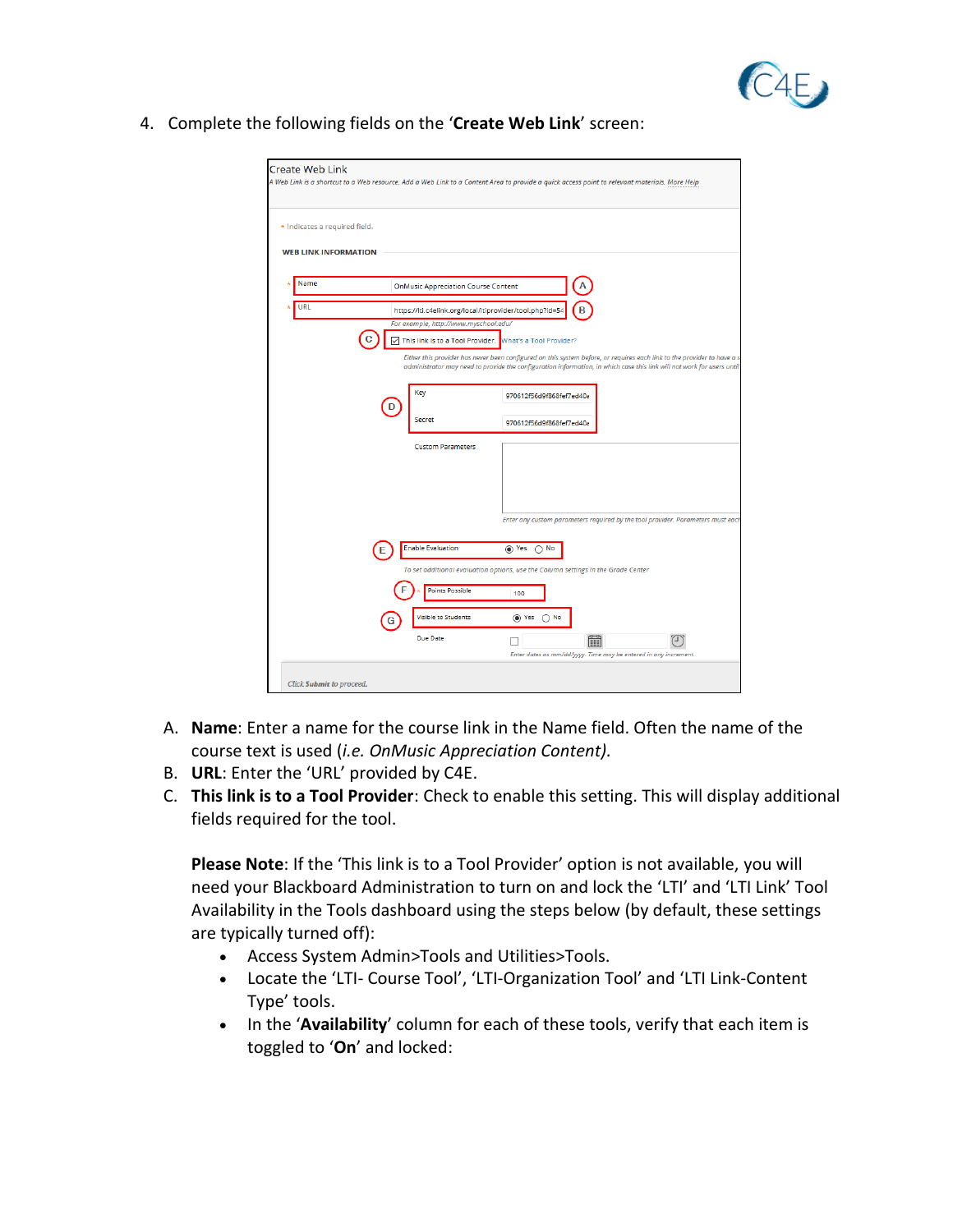| LTI             | <b>Tool Type</b>         | <b>Availability</b> |
|-----------------|--------------------------|---------------------|
| LTI             | <b>Course Tool</b>       | $^{\circ}$ ON       |
|                 | <b>Organization Tool</b> | $\bullet$ ON        |
| <b>LTI Link</b> | <b>Content Type</b>      | $^{\circ}$ ON       |

Once this process is complete, you should see the '**This link is to a Tool Provider**' option on the '**Create Web Link**' screen and can proceed with the remaining steps.

- D. **Key/Secret**: Enter the 'Key' provided by C4E. The same key will be entered in both of these fields.
- E. **Enable Evaluation**: Select 'Yes' at this prompt if you want students' grade totals to automatically update in the Blackboard Grade Center as they complete their coursework. If 'Yes' is selected, a Grade Center column will be created for this purpose. If you do not want students' grade totals to display in your Blackboard Grade Center, select 'No' at this prompt.
- F. **Points Possible**: This field only appears if 'Enable Evaluation' is set to 'Yes.' If students' grade totals are being pulled into your Blackboard Grade Center, enter '100' at this prompt.
- G. **Visible to Students**: Enter 'Yes' to ensure this course link is accessible to your students.

Note: By default, the course link will be set to '**Open in New Window**.' If you prefer that the course is displayed within the Blackboard window, you can adjust this this prompt to '**No**.'

| <b>WEB LINK OPTIONS</b> |                                  |
|-------------------------|----------------------------------|
| Open in New Window      | $\circledcirc$ Yes $\bigcirc$ No |

5. Click the '**Submit**' button to save this web link.

Once the web link is in place, students will be able to click the link to access the Connect For Education course content.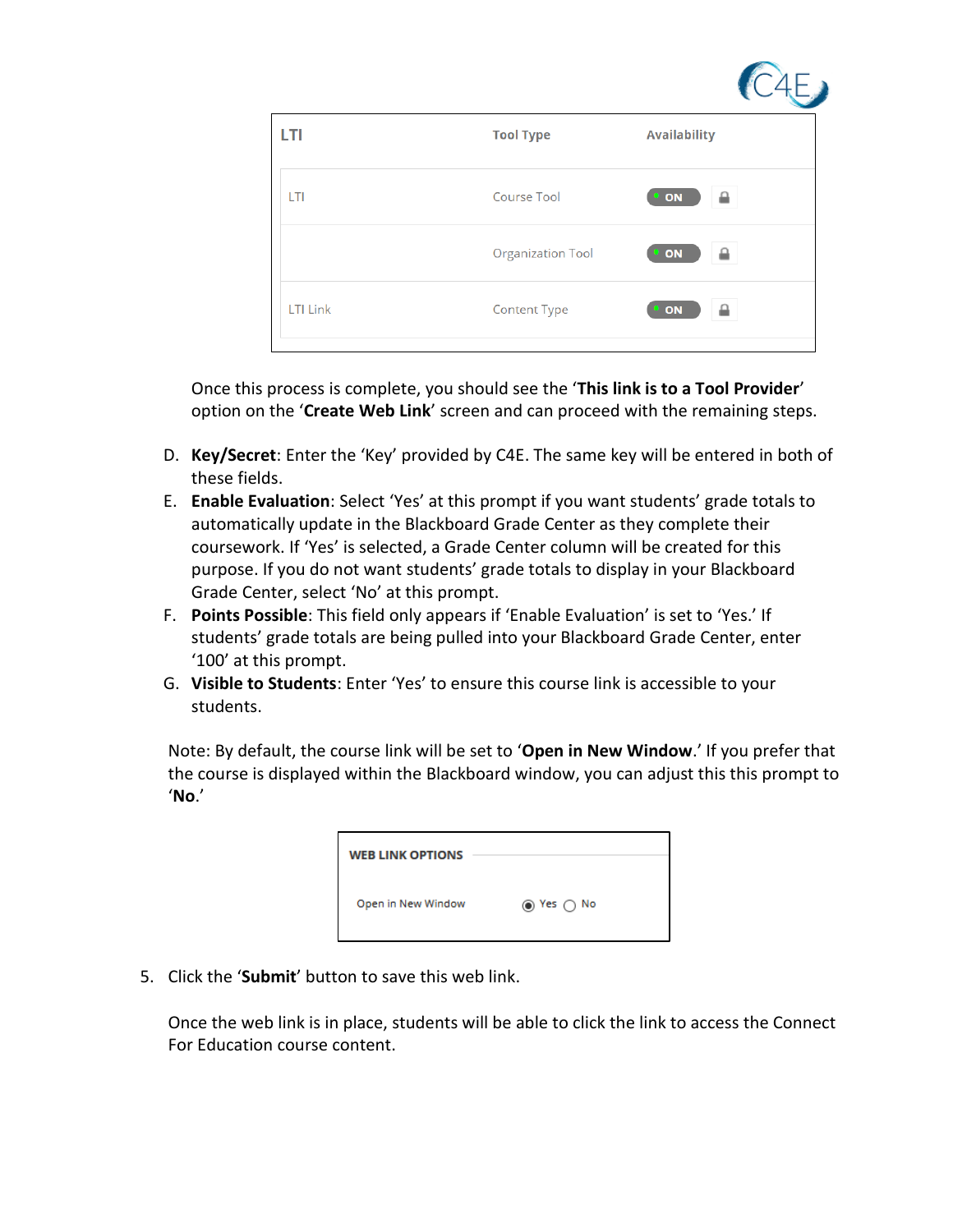

## Additional Steps May Be Required!

In the event you receive an error (similar to the one below) when attempting to create this 'Web Link,' you may need to request that your Blackboard Administration register our domain as an allowed domain in your Blackboard environment.

| This tool provider is not supported. Only standard URL links to this site are permitted.<br>Prevent this page from creating additional dialogs |    |
|------------------------------------------------------------------------------------------------------------------------------------------------|----|
|                                                                                                                                                | ок |

The following steps will be necessary in allowing our domain in your Blackboard environment:

- 1. On the **System Administrator** Panel, under '**Integrations**,' Select '**LTI Tool Providers**.'
- 2. Click the '**Register Provider Domain**' button.
- 3. Enter **lti.c4elink.org** at the '**Provider Domain**' field.
- 4. Select '**Approved**' at the '**Provider Domain Status**' field.

|                               | Set the status of the provider domain. You can also provide a list of additional hostnames to share this configuration if needed. |
|-------------------------------|-----------------------------------------------------------------------------------------------------------------------------------|
| * Provider Domain             | https://lti.c4elink.org                                                                                                           |
| <b>Provider Domain Status</b> | a Approved                                                                                                                        |
|                               | Excluded                                                                                                                          |
| <b>Secondary Hostnames</b>    |                                                                                                                                   |
|                               | $\cdot$                                                                                                                           |

5. Select '**Set separately for each link**' at the '**Default Configuration**' field.